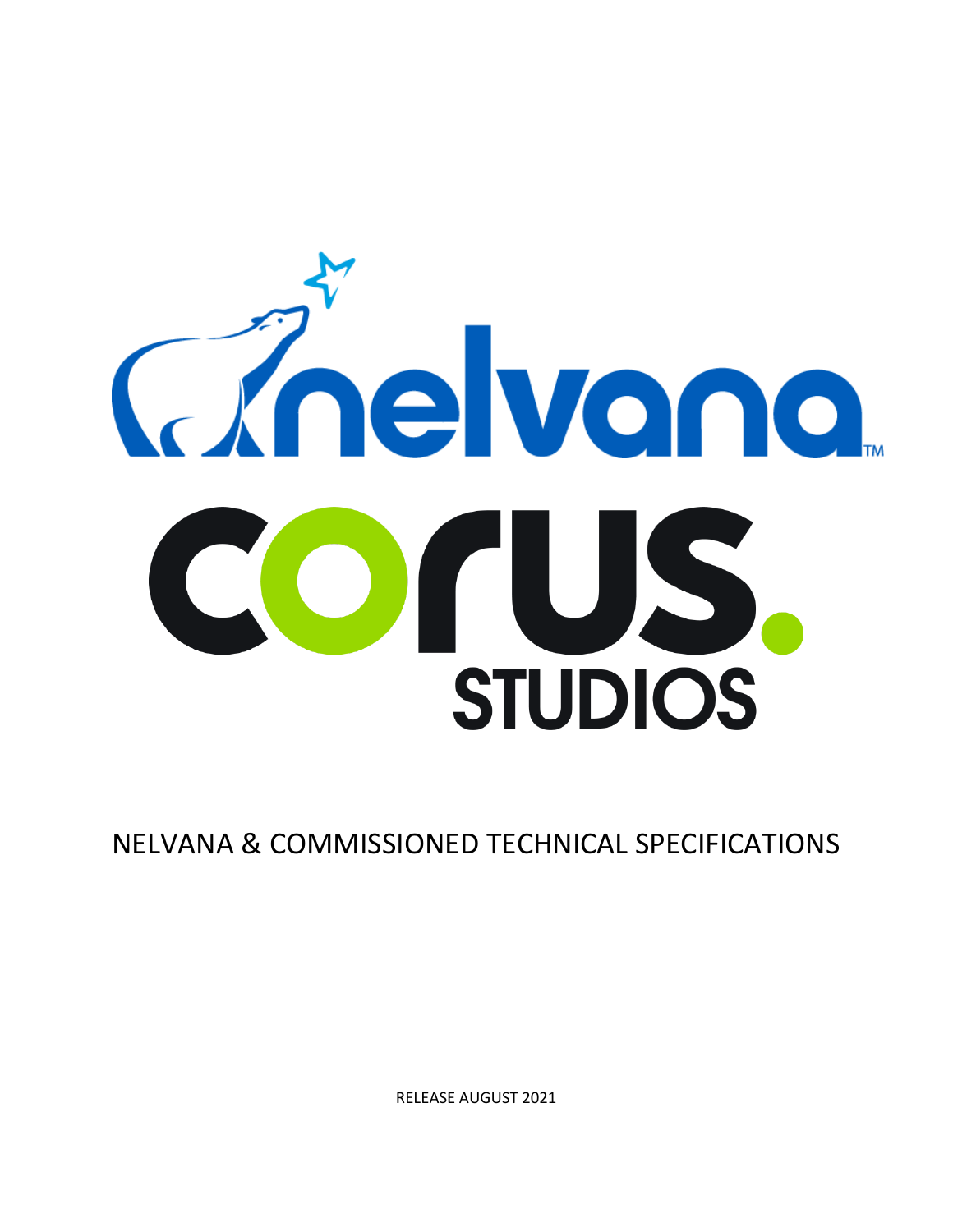## **TABLE OF CONTENTS**

| <b>1. DIGITAL FILE DELIVERY - HD SPECIFICATIONS</b>             | $\overline{2}$ |
|-----------------------------------------------------------------|----------------|
| 2. DIGITAL FILE DELIVERY - UHD SPECIFICATIONS BROADCAST         | 3              |
| 3. DIGITAL FILE DELIVERY - SD NTSC SPECIFICATIONS FOR BROADCAST | 4              |
| <b>4. ORDER OF EVENTS</b>                                       | 5              |
| <b>5. CLOSED CAPTIONING</b>                                     | 6              |
| 6. DIGITAL FILE DELIVERY FOR AUDIO PRODUCTION - DOLBY 5.1/2.0   | $\overline{ }$ |
| <b>7. PUBLICITY MATERIALS</b>                                   | 9              |
| <b>8. CONTACT INFORMATION</b>                                   | 10             |
| <b>9. APPENDICES</b>                                            | 11             |
| <b>10. CHANGE LOG</b>                                           | 12             |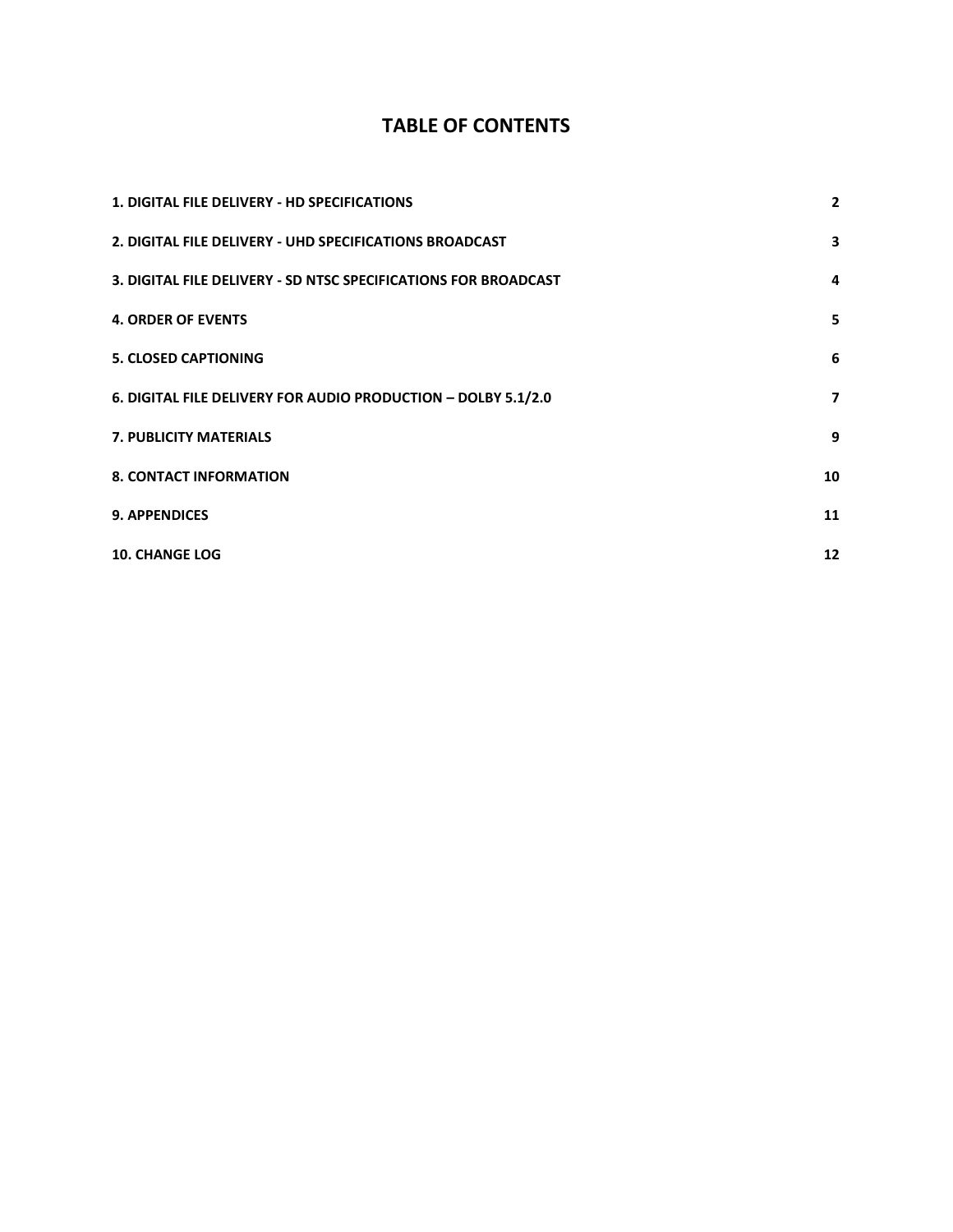## **PURPOSE:**

This document describes the video and audio practices and technical standards for the delivery of Nelvana acquired and Corus Studios commissioned content to Nelvana and Corus Entertainment for international distribution and broadcast on Specialty and Conventional networks.

#### **GENERAL:**

The master copy of the program should be recorded directly from Licensor's "master".

All program content should be recorded in accordance with standard industry practices and in accordance with the appropriate ANSI/SMPTE/ITU-R Standards and Recommended Practices.

Credits should not contain any website URLs.

All files can be delivered via Signiant, Aspera, or onboarded ad-delivery partner. Alternate delivery methods will need to be determined and agreed to on a case by case basis.

Best efforts must be made to meet Corus Entertainment's format specifications. Alternate file specs may be accepted only with prior written consent from Corus Entertainment and following the evaluation of a test file.

Content distributors should anticipate a 1-3 week period to onboard and evaluate new file deliveries.

Commissioned original content must be captured using an approved camera from the [Corus Acceptable Camera](https://assets.corusent.com/wp-content/uploads/2021/10/Corus-Acceptable-Camera-List-1.pdf)  [List.](https://assets.corusent.com/wp-content/uploads/2021/10/Corus-Acceptable-Camera-List-1.pdf)

#### PLEASE NOTE:

- The technical specifications outlined below are subject to change based on ongoing development.
- Please check with your Nelvana Syndication contact or Corus Studios network executive for delivery requirements prior to delivery.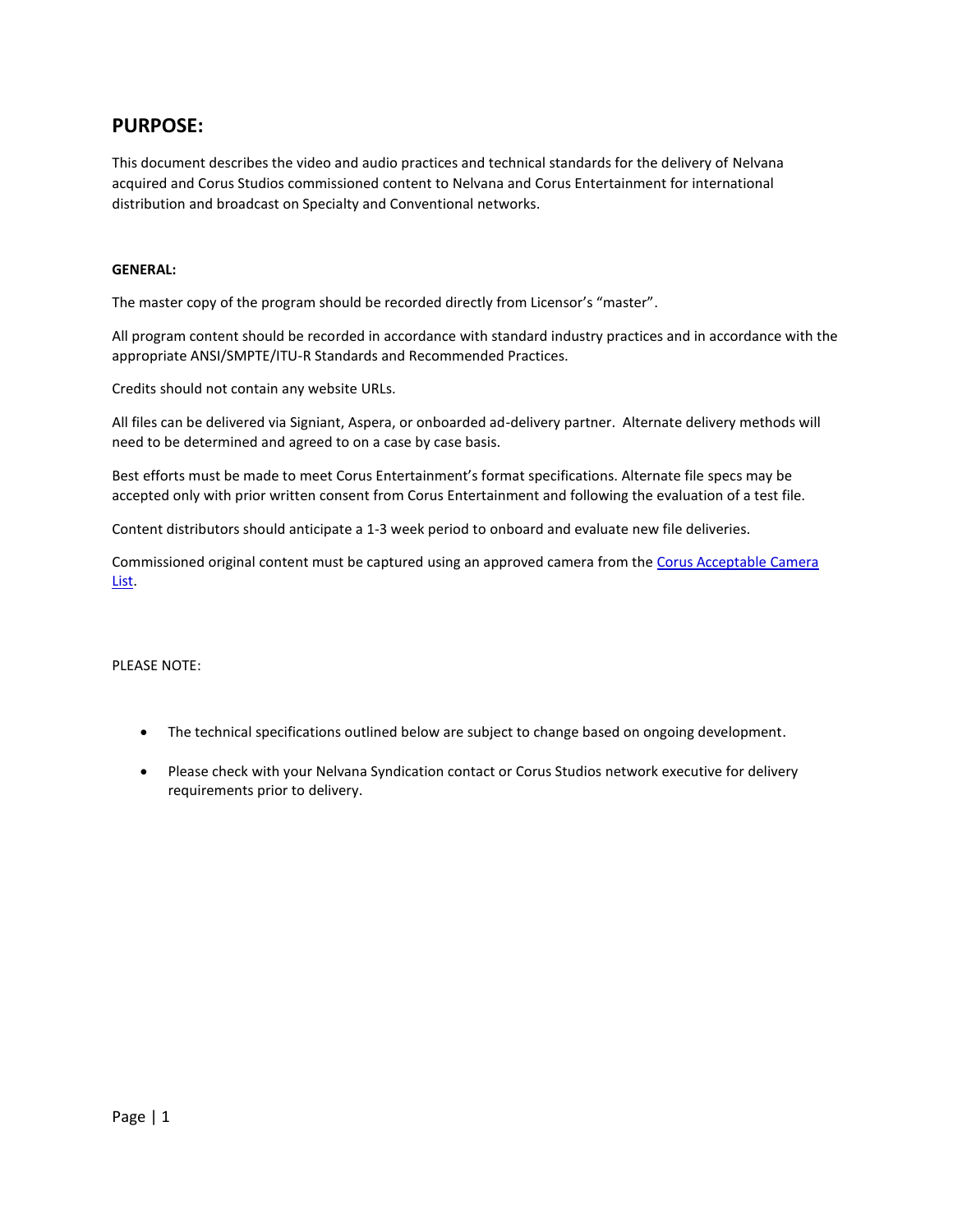## **1. DIGITAL FILE DELIVERY - HD SPECIFICATIONS**

<span id="page-3-0"></span>

| Video                      | Apple Pro Res HD 4444 XQ Preferred. (Pro Res HD 422 HQ also            |  |
|----------------------------|------------------------------------------------------------------------|--|
|                            | accepted)                                                              |  |
| <b>Bit Rate</b>            | 396 Mbps                                                               |  |
| File type                  | <b>MOV</b>                                                             |  |
| Resolution                 | 1920 x 1080 (progressive)                                              |  |
| Frame Rate                 | 23.976 (provided this was the production frame rate. Otherwise native  |  |
|                            | frame rate)                                                            |  |
| <b>Aspect Ratio</b>        | 16:9, 1.78:1                                                           |  |
| Timecode                   | Matching LTC & VITC, continuous, synchronous with video                |  |
| Time Code Start of Content | TCR 01:00:00;00                                                        |  |
| <b>Closed Captioning</b>   | Scenarist Closed Caption: *.scc file. Provided in both 23.98 and 29.97 |  |
|                            | frame rates.                                                           |  |
| Audio                      | Stereo pairs, 48 kHz, 24 bit PCM recorded as:                          |  |
|                            | Ch $1 =$ Lt or Stereo Left                                             |  |
|                            | Ch $2 = Rt$ or Stereo Right                                            |  |
|                            | $Ch3 = M&E \;Left$                                                     |  |
|                            | $Ch 4 = M&E Right$                                                     |  |
|                            | $Ch 5 = 5.1$ Left                                                      |  |
|                            | Ch $6 = 5.1$ Right                                                     |  |
|                            | $Ch 7 = 5.1$ Centre                                                    |  |
|                            | $Ch 8 = 5.1$ LFE                                                       |  |
|                            | $Ch 9 = 5.1$ Left Surround                                             |  |
|                            | Ch $10 = 5.1$ Right Surround                                           |  |
|                            | Ch $11 = Lt+DV$ (if no DV, duplicate Stereo Left)                      |  |
|                            | Ch $12$ = Rt+DV (if no DV, duplicate Stereo Right)                     |  |
|                            | Ch 13 = Dialogue Stereo Left                                           |  |
|                            | Ch 14 = Dialogue Stereo Right                                          |  |
|                            | Ch 15 = Effects Stereo Left                                            |  |
|                            | Ch $16$ = Effects Stereo Right                                         |  |

Audio levels must be mixed to -24 LKFS as per ATSC A/85 "Establishing and Maintaining Audio Loudness" standard. The official ATSC A/85 document can be found [here](https://assets.corusent.com/wp-content/uploads/2021/10/ATSC_A_85-Establishing_Maintaining_Audio_Loudness.pdf) (of key importance is section H.6.1 – Long Form Content).

Corus/Nelvana will only accept High Definition material delivered with the following general specifications:

- A minimum of two AES/EBU audio channel pairs in a stereo or mono mix; including a clearly outlined audio channel description.
- Time code shall adhere to the SMPTE 24 specification, be continuous and synchronous with video.
- All time code references on submitted materials (VITC, LTC) must match exactly.
- Up-converted SD content is not acceptable. Exceptions will be made for stock footage of historical content.
- Aspect ratio must be noted and the Active Format Description (AFD) descriptor code should be left blank in the file.
- All files can be delivered via Signiant Media Shuttle or Aspera point-to-point. Alternate delivery methods will need to be determined and agreed to on a case by case basis.
- <span id="page-3-1"></span>Credits should not contain any website URLs.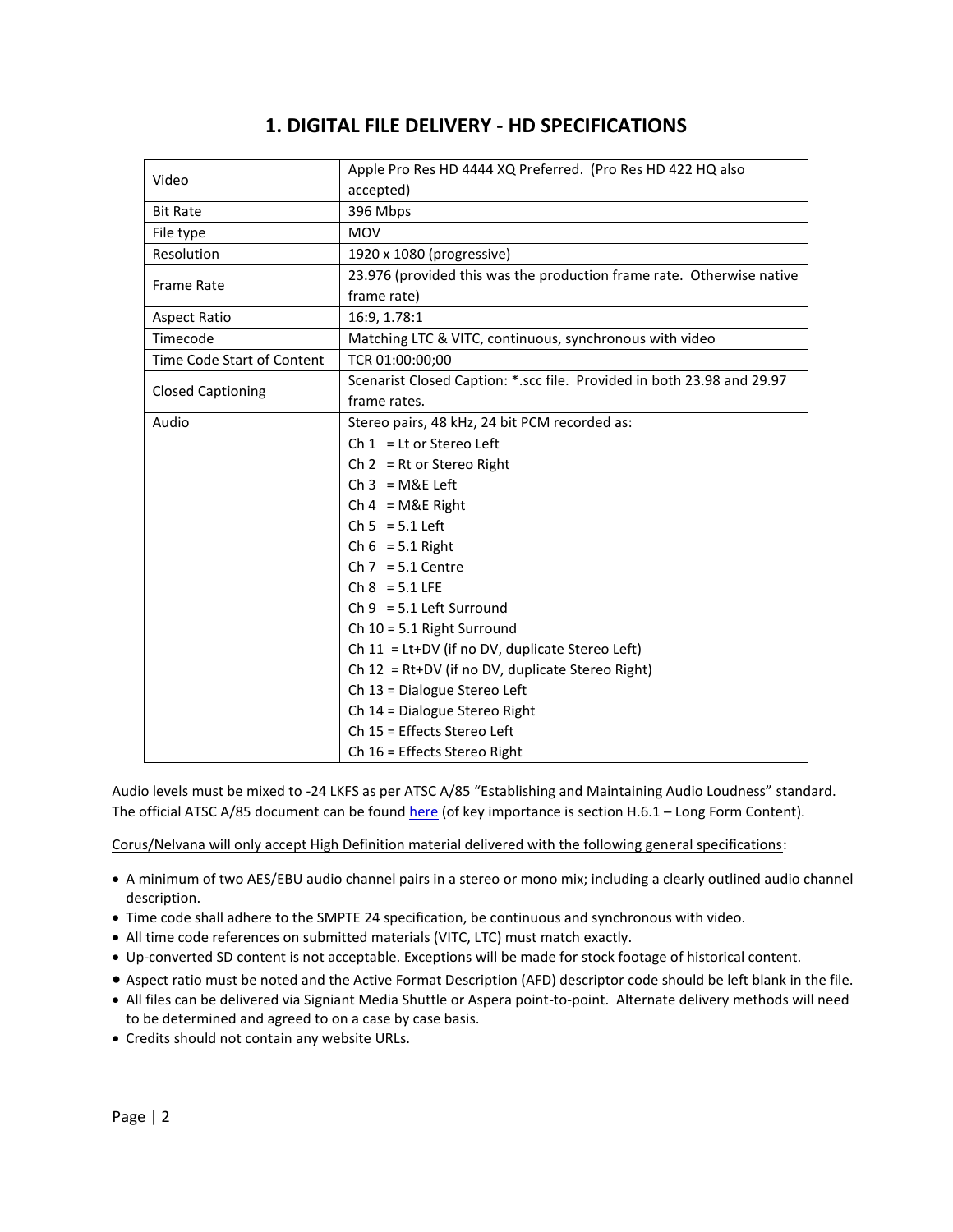| Video                    | Apple Pro Res 4444 XQ Preferred. (Pro Res 422 HQ also            |  |
|--------------------------|------------------------------------------------------------------|--|
|                          | accepted)                                                        |  |
| <b>Bit Rate</b>          | 1591 Mbps                                                        |  |
| File type                | MOV                                                              |  |
| Resolution               | 3840 x 2160 (progressive)                                        |  |
| <b>Frame Rate</b>        | 23.976 (provided this was the production frame rate. Otherwise   |  |
|                          | native frame rate)                                               |  |
| <b>Aspect Ratio</b>      | 16:9, 1.78:1                                                     |  |
| Timecode                 | Matching LTC & VITC, continuous, synchronous with video          |  |
| Time Code Start of       | TCR 01:00:00;00                                                  |  |
| Content                  |                                                                  |  |
| <b>Closed Captioning</b> | Scenarist Closed Caption: *.scc file. Provided in both 23.98 and |  |
|                          | 29.97 frame rates.                                               |  |
| Audio                    | Stereo pairs, 48 kHz, 24 bit PCM recorded as:                    |  |
|                          | Ch $1 = Lt$ or Stereo Left                                       |  |
|                          | Ch $2 = Rt$ or Stereo Right                                      |  |
|                          | $Ch3 = M&E \text{ Left}$                                         |  |
|                          | $Ch 4 = M&E Right$                                               |  |
|                          | $Ch 5 = 5.1$ Left                                                |  |
|                          | Ch $6 = 5.1$ Right                                               |  |
|                          | Ch $7 = 5.1$ Centre                                              |  |
|                          | $Ch 8 = 5.1$ LFE                                                 |  |
|                          | Ch $9 = 5.1$ Left Surround                                       |  |
|                          | Ch 10 = 5.1 Right Surround                                       |  |
|                          | Ch $11 = Lt+DV$ (if no DV, duplicate Stereo Left)                |  |
|                          | Ch $12$ = Rt+DV (if no DV, duplicate Stereo Right)               |  |
|                          | Ch 13 = Dialogue Stereo Left                                     |  |
|                          | Ch 14 = Dialogue Stereo Right                                    |  |
|                          | Ch 15 = Effects Stereo Left                                      |  |
|                          | Ch $16$ = Effects Stereo Right                                   |  |

## **2. DIGITAL FILE DELIVERY - UHD SPECIFICATIONS**

Audio levels must be mixed to -24 LKFS as per ATSC A/85 "Establishing and Maintaining Audio Loudness" standard. The official ATSC A/85 document can be found [here](https://assets.corusent.com/wp-content/uploads/2021/10/ATSC_A_85-Establishing_Maintaining_Audio_Loudness.pdf) (of key importance is section H.6.1 - Long Form Content).

Corus/Nelvana will only accept Ultra High Definition material delivered with the following general specifications:

- A minimum of two AES/EBU audio channel pairs in a stereo or mono mix; including a clearly outlined audio channel description.
- Time code shall adhere to the SMPTE 24 specification, be continuous and synchronous with video.
- All time code references on submitted materials (VITC, LTC) must match exactly.
- Up-converted content is not acceptable. Exceptions will be made for stock footage of historical content.
- All files can be delivered via Signiant Media Shuttle or Aspera point-to-point. Alternate delivery methods will need to be determined and agreed to on a case by case basis.
- <span id="page-4-0"></span>Credits should not contain any website URLs.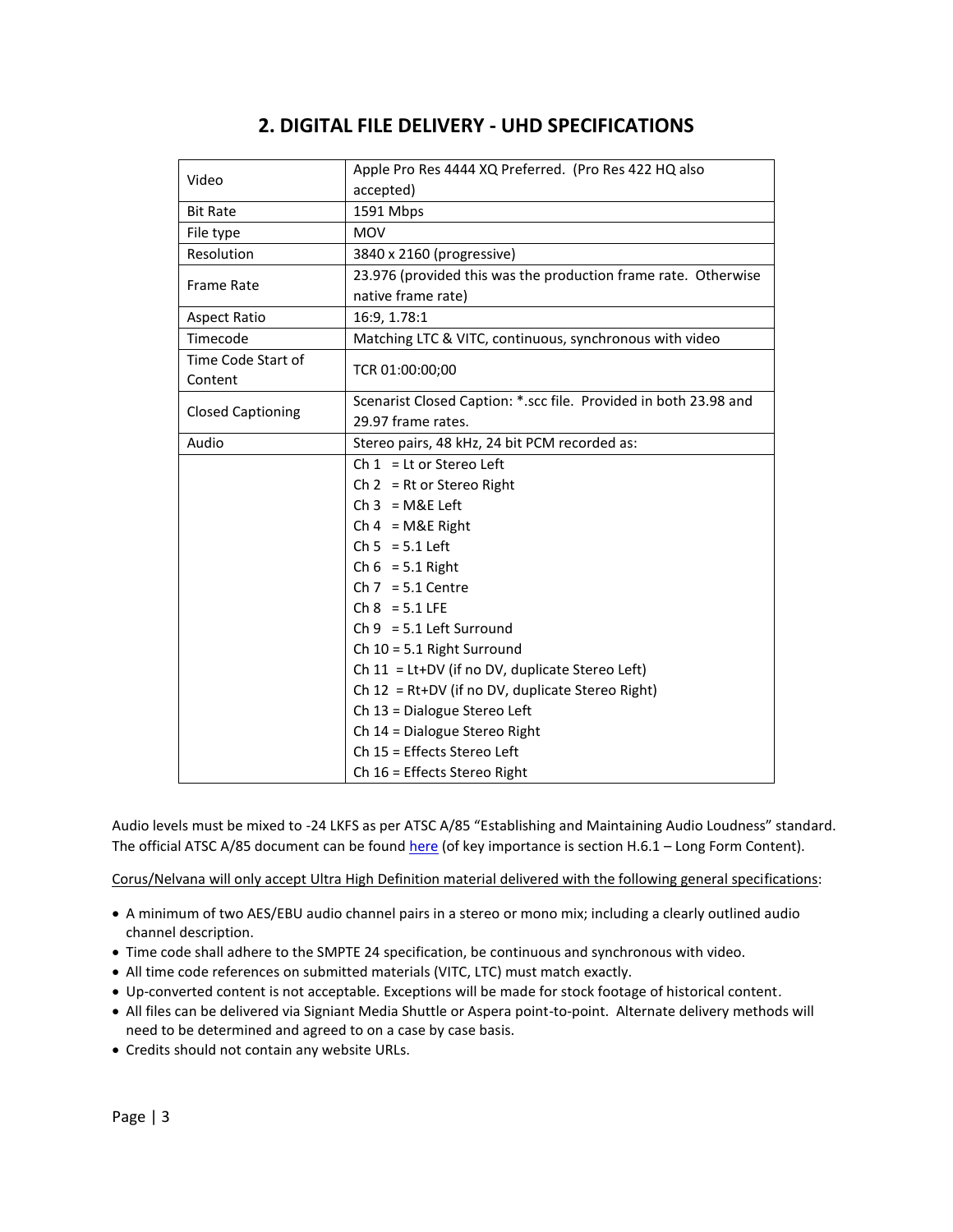| Video                            | Apple Pro Res 4444 XQ Preferred. (Pro Res 422 |
|----------------------------------|-----------------------------------------------|
|                                  | HQ also accepted)                             |
| <b>Bitrate</b>                   | 113 Mbps                                      |
| File Type                        | <b>MOV</b>                                    |
| Resolution                       | 720 x 480i (interlaced)                       |
| Frame Rate                       | 29.97 fps drop frame                          |
| Aspect Ratio                     | 4:3 full frame or 16:9 Anamorphic where       |
|                                  | applicable                                    |
| Timecode                         | Matching LTC & VITC, continuous, synchronous  |
|                                  | with video                                    |
| <b>Timecode Start of Content</b> | 01:00:00;00                                   |
| <b>Closed Captioning</b>         | Scenarist Closed Caption: *.scc file, DF.     |
| Audio                            | Stereo pairs, 48 kHz, 24 bit PCM recorded as: |
|                                  | Ch $1 =$ Stereo Left                          |
|                                  | $Ch 2 = Stereo Right$                         |
|                                  | $Ch3 = M&E \;Left$                            |
|                                  | $Ch 4 = M&E Right$                            |

## **3. DIGITAL FILE DELIVERY - SD NTSC SPECIFICATIONS**

Audio levels must be mixed to -24 LKFS as per ATSC A/85 "Establishing and Maintaining Audio Loudness" standard. The official ATSC A/85 document can be found [here](https://assets.corusent.com/wp-content/uploads/2021/10/ATSC_A_85-Establishing_Maintaining_Audio_Loudness.pdf) (of key importance is section H.6.1 – Long Form Content).

Corus will only accept Standard Definition material delivered with the following general specifications:

- SMPTE drop frame time code is mandatory for all submitted material. Time code shall adhere to the SMPTE 12M specification, be continuous and synchronous with video.
- All time code references on submitted materials (VITC, LTC) must match exactly.
- Content originally acquired in high definition must not be delivered in standard definition.
- Alternate aspect ratios will be accepted only with prior written consent from Corus.
- Aspect ratio must be noted and the Active Format Description (AFD) descriptor code should be left blank in the file.
- SD content is not encouraged.
- All files can be delivered via Signiant Media Shuttle or Aspera point-to-point. Alternate delivery methods will need to be determined and agreed to on a case by case basis.
- <span id="page-5-0"></span>Credits should not contain any website URLs.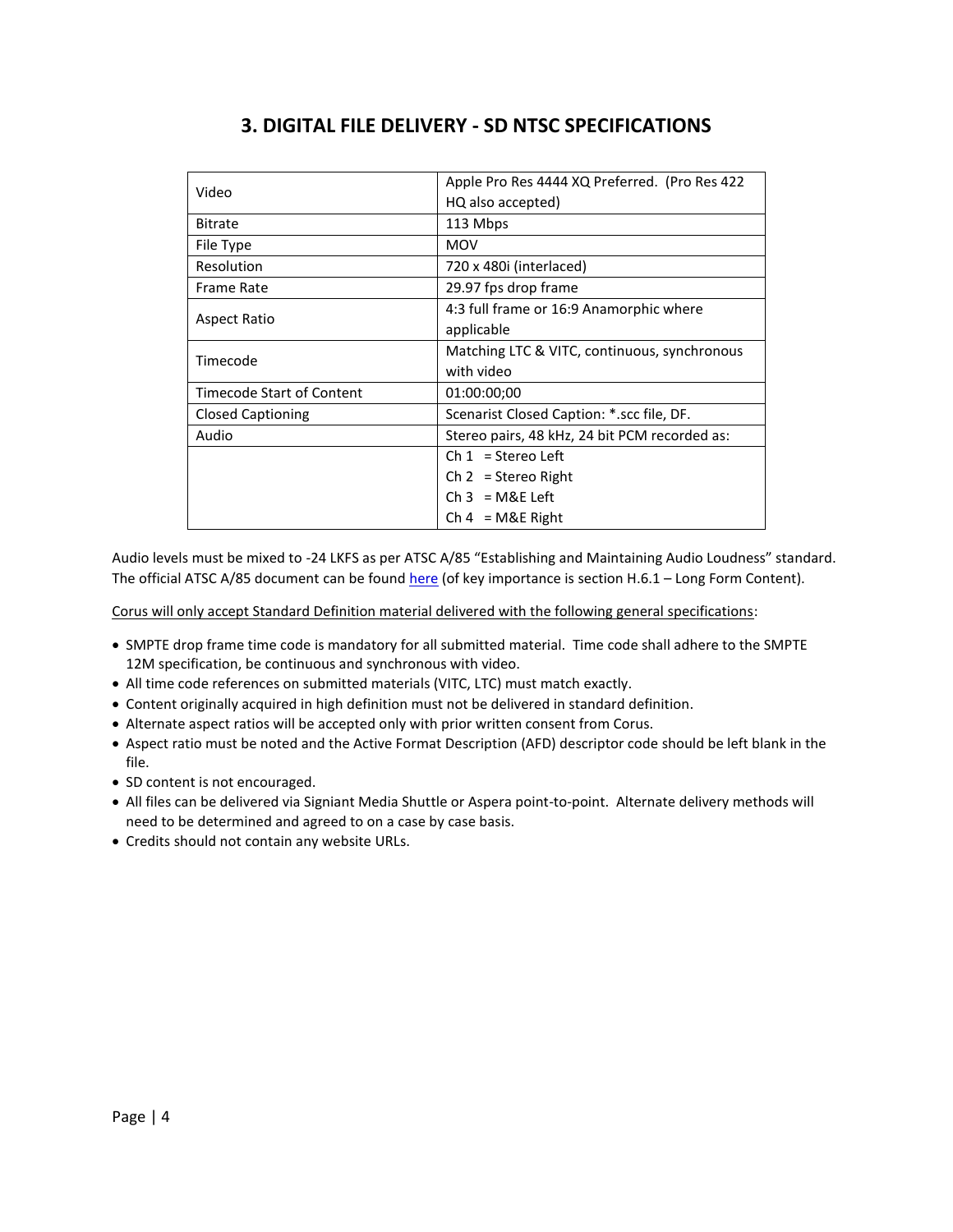## **4. ORDER OF EVENTS**

#### **FILE DELIVERY**

All long form program content must be recorded in this exact order:

- 00:59:30:00 75% SMPTE colour bars and 1 kHz reference tone (operating level of 0 VU)
- 00:59:40:00 Slate (include program name, length, episode number, episode title, production centre and audio breakdown)
- 00:59:50:00 Black
- 01:00:00:00 Program

1 minute of black is required at end of program, to be followed by textless elements (where applicable)

The following items are mandatory with delivery of commissioned original programming:

- a. Minimum twelve (12) frames of black between program segments
- b. Timing cue sheet
- c. Commercial blacks (as noted above in part a.)
- d. Textless elements
- e. A minimum of ten (10) seconds of coherent black video with silent audio following textless elements

When delivering the files please include the Graphics and Title package. Files relating to the opening and closing credits as well as any lower thirds or other onscreen graphics or titles. Delivered in their original form (ie: After Effects, Photoshop, or Illustrator)

#### **CONTENT FORMATS**

[Corus English Content Formats and Duration Guidelines](https://assets.corusent.com/wp-content/uploads/2021/10/Corus_English_Content_Formats_Duration_Guidelines2.pdf) can be found here.

#### **CORUS ENTERTAINMENT AND GLOBAL TELEVISION END CREDIT/LOGO**

Check with your network executive for any questions regarding the "Produced in association with" end credit.

#### **SLATE**

The visual slate should contain the following information and match the content:

- 1) Title of program/film
- 2) Episode title and number
- 3) Name of post production facility
- 4) Date of recording
- 5) Duration of content (excluding blacks)
- 6) Audio channel description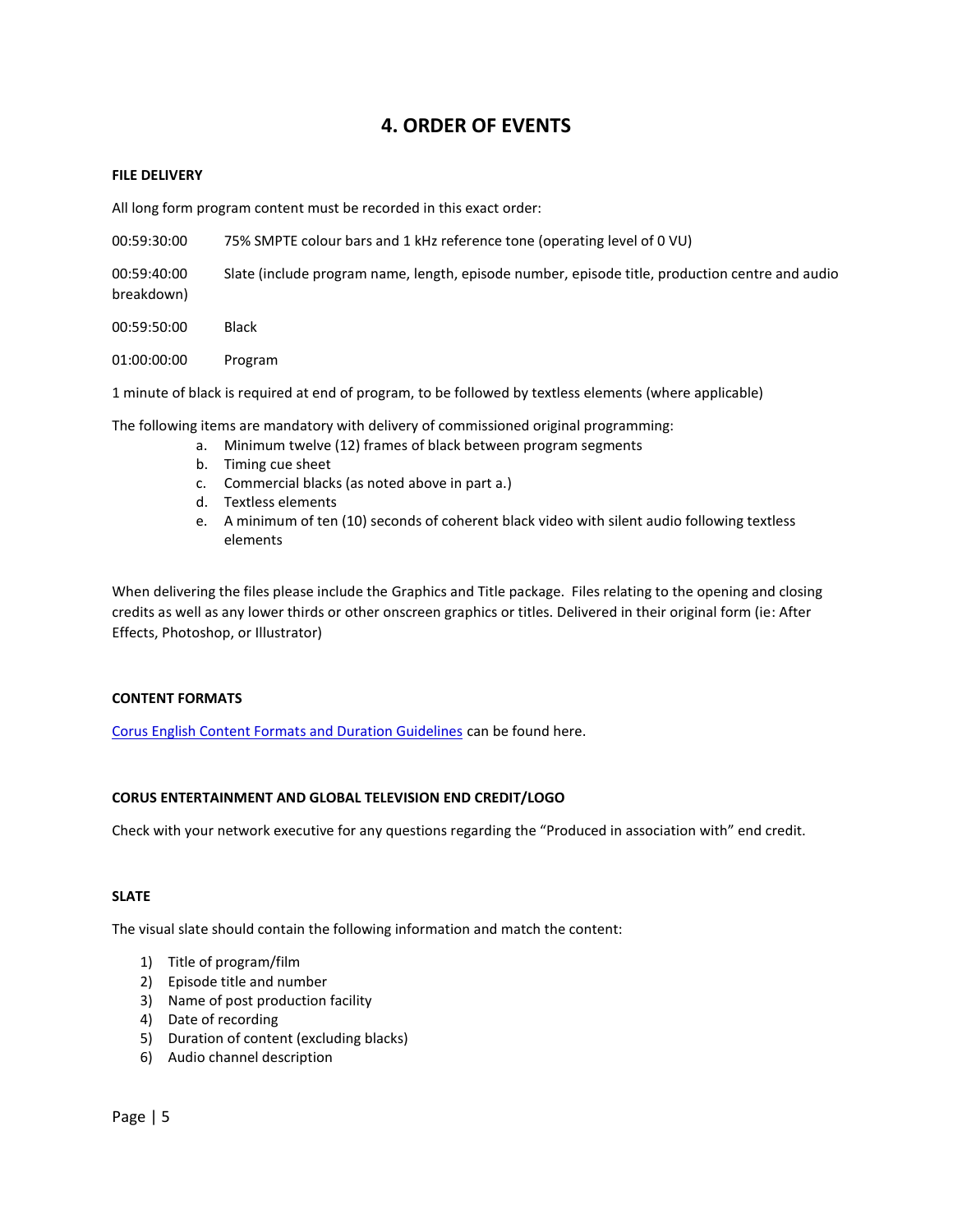## **5. CLOSED CAPTIONING**

#### <span id="page-7-0"></span>**CLOSED CAPTION FILES**

For the Specialty Networks: Closed caption files can be provided via email to: [Corus-MediaServices@corusent.com](mailto:Corus-MediaServices@corusent.com) For Nelvana, Closed caption files can be provided via email to: Nelvana Syndication@corusent.com

#### **CLOSED CAPTIONING:**

Scenarist Closed Caption \*.scc file, drop frame at 29.97 as well as a separate .scc file at 23.98

### **CAB STYLE GUIDE**

- All closed captioning provided to Corus must conform to the [Closed Captioning Standards and Protocol.](https://assets.corusent.com/wp-content/uploads/2021/10/Closed_Captioning_Standards_Protocol.pdf)
- All pre-recorded Canadian content needs to be created and encoded using pop-on captions.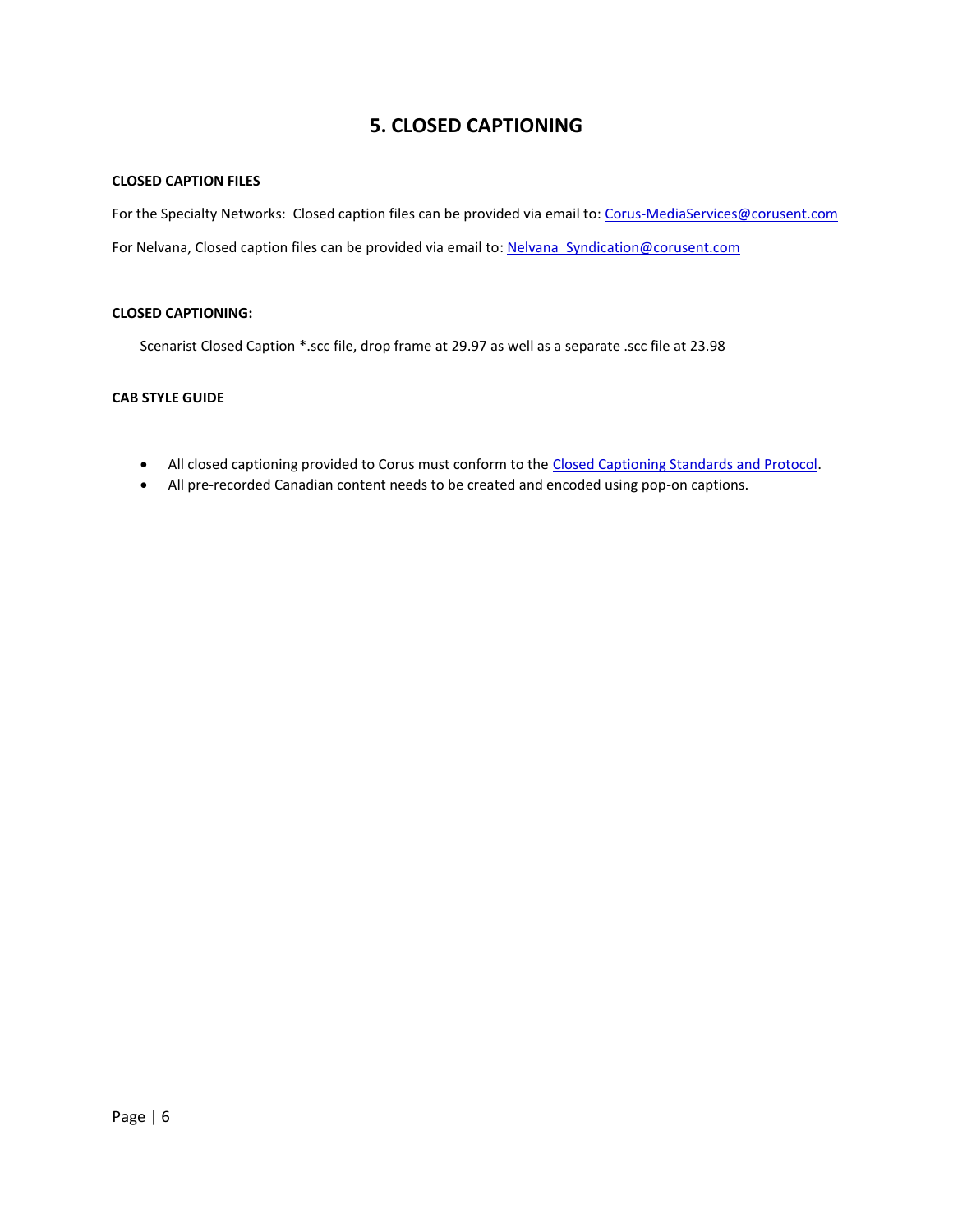# <span id="page-8-0"></span>**6. DIGITAL FILE DELIVERY FOR AUDIO PRODUCTION – DOLBY 5.1/2.0**

*For digital audio productions, we prefer all audio to be delivered as files; please see Digital Audio File Delivery Methods section below*

#### **PROGRAM LOUDNESS**

Following the guidelines outlined in the ATSC Recommended Practice A\_85-2011a document, all program material will deliver with a -24 LKFS value ± 2dB. This value must be consistent for all stereo and multichannel program deliveries.

When mastering to a digital format and/or using an Absolute Scale or Peak meter, where "0" is at the top of the scale and reference tone is at -20dBfs, audio for all stereo and multichannel programs should peak at no more than -10dBfs

#### **PRODUCING IN 5.1**

Files required are the 5.1 Full Mix, 5.1 Dialogue Stem, 5.1 Narration (VO) Stem if relevant, 5.1 Music Stem, 5.1 FX , 5.1 Music & Effects Stem, and 5.1 Mix Minus Narration as well as Full Mix Lt/Rt, M&E Lt/Rt, Lt/Rt Dialogue Stem, Lt/Rt Narration (VO) if relevant, Lt/Rt Music Stem, Lt/Rt FX/Foley Stem, and Lt/Rt Mix Minus Narration. All files are to be 48 kHz, 24 bit; Broadcast Wave, and be delivered electronically. Timecode is to match the framerate of the video delivered.

### **TWO-CHANNEL STEREO PRODUCTIONS**

Files required are the Full Mix Lt/Rt, M&E Lt/Rt, Lt/Rt Dialogue Stem, Lt/Rt Narration (VO) if relevant, Lt/Rt Music Stem, Lt/Rt FX/Foley Stem, and Lt/Rt Mix Minus Narration. All files are to be: 48 kHz, 24 bit; Broadcast Wave, and be delivered electronically.

#### **5.1 TECHNICAL SPECIFICATIONS – LIFESTYLE PROGRAMS**

#### Audio Mix:

- Audio program material shall be produced using industry standard and accepted norms for good practice and workmanship
- When mastering to a digital format and/or using an Absolute Scale or Peak meter, where "0" is at the top of the scale, and reference tone is at -20dBfs, audio for the Full Mix Lt/Rt and M&E Lt/Rt tracks should peak at no more than -10 dBFSs; for the 5.1 Full Mix and 5.1 M&E tracks, they should peak at no more than -3 dBFS.
- The following are guidelines for sound placement: VO must be mainly in the centre channel, but can also be diverged into the Left and Right; Stereo Music tracks should be panned into the centre channel a little to create a cohesive LCR wave of sound and brought into the Surrounds a little to embrace our audience; Ambiences should be used in the surrounds to create an immersive environment.

#### Deliverables:

- We require digital files of the 5.1 Full Mix, 5.1 Dialogue Stem, 5.1 Narration (VO) Stem if relevant, 5.1 Music Stem, 5.1 FX and 5.1 Music & Effects Stem, Lt/Rt Full Mix, Lt/Rt Dialogue, Lt/Rt Narration (VO) Stem, Lt/Rt Music, Lt/Rt FX Stem, and Lt/Rt Mix Minus Narration
- All digital files are to be 48Khz, 24 bit, Broadcast Wave Format (BWF) delivered electronically
- All digital files should start at 01:00:00.00 and be continuous to the end of program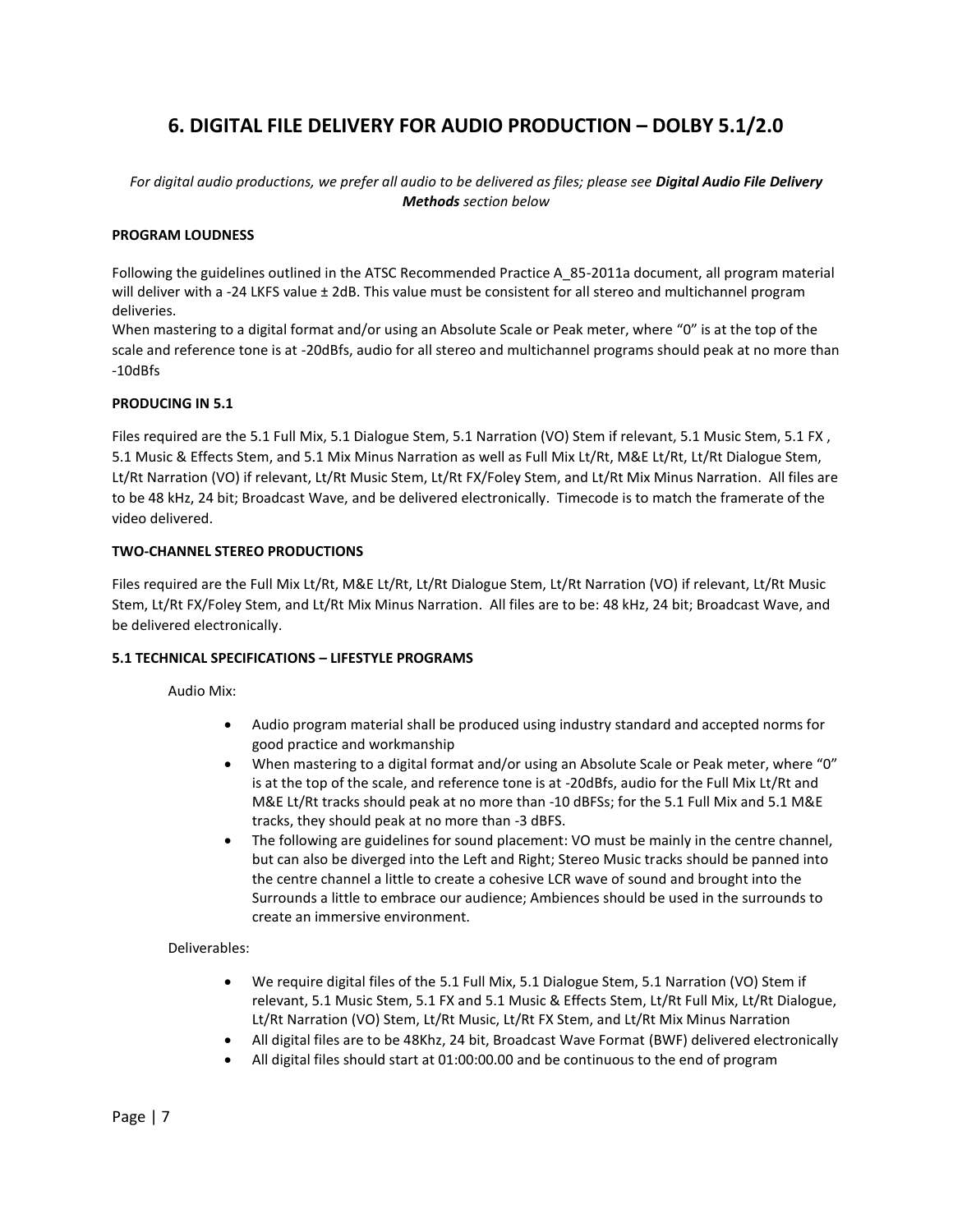#### **PROFANITY**

If there is profanity in the program, a representative of Corus will provide guidelines based on the channel and type of program. The video will be required to have some profanity censored as well as audio stems to match, as per the deliverables above. When required, please use a 1KHz tone to replace the censored words.

Also required will be uncensored audio stems for any tracks containing the profanity; eg: 5.1 Full Mix, 5.1 Dialogue Stem, 5.1 Narration (VO) Stem if relevant, Lt/Rt Full Mix, Lt/Rt Dialogue, Lt/Rt Narration (VO) Stem if relevant, and Lt/Rt Mix Minus Narration.

#### **DIGITAL AUDIO FILE DELIVERY METHODS**

Minimum audio element specifications are 16 bit at 48 kHz. All audio file levels must match final program audio.

#### **Preferred Method**

WAV files; all file encoding to begin 2 seconds before the 01:00:00:00 mark, and end 2 seconds after program end.

If being asked to create two-channel stereo, each episode is to be delivered electronically, and must contain the following:

- Final Lt/Rt English mix tracks
- Lt/Rt Music & Effects tracks
- Lt/Rt Dialogue tracks
- Lt/Rt Music tracks
- Lt/Rt Effects tracks
- Lt/Rt Narration (VO) if relevant
- Lt/Rt Mix Minus Narration

#### **Alternate Method A**

Each episode is to be delivered electronically or on hard drive and must contain the following:

*Audio Files*

- Fade Files
- All dialogue files
- Lt/Rt English Full Mix Stem (if 5.1 audio is being created, this should be an Lt/Rt stem)
- Lt/Rt Music & Effects Stem (if 5.1 audio is being created, this should be an Lt/Rt stem)

#### *ProTools Session*

Ensure when saving session files the following two elements are checked off:

- All Audio Files
- Session Plug In Settings Folder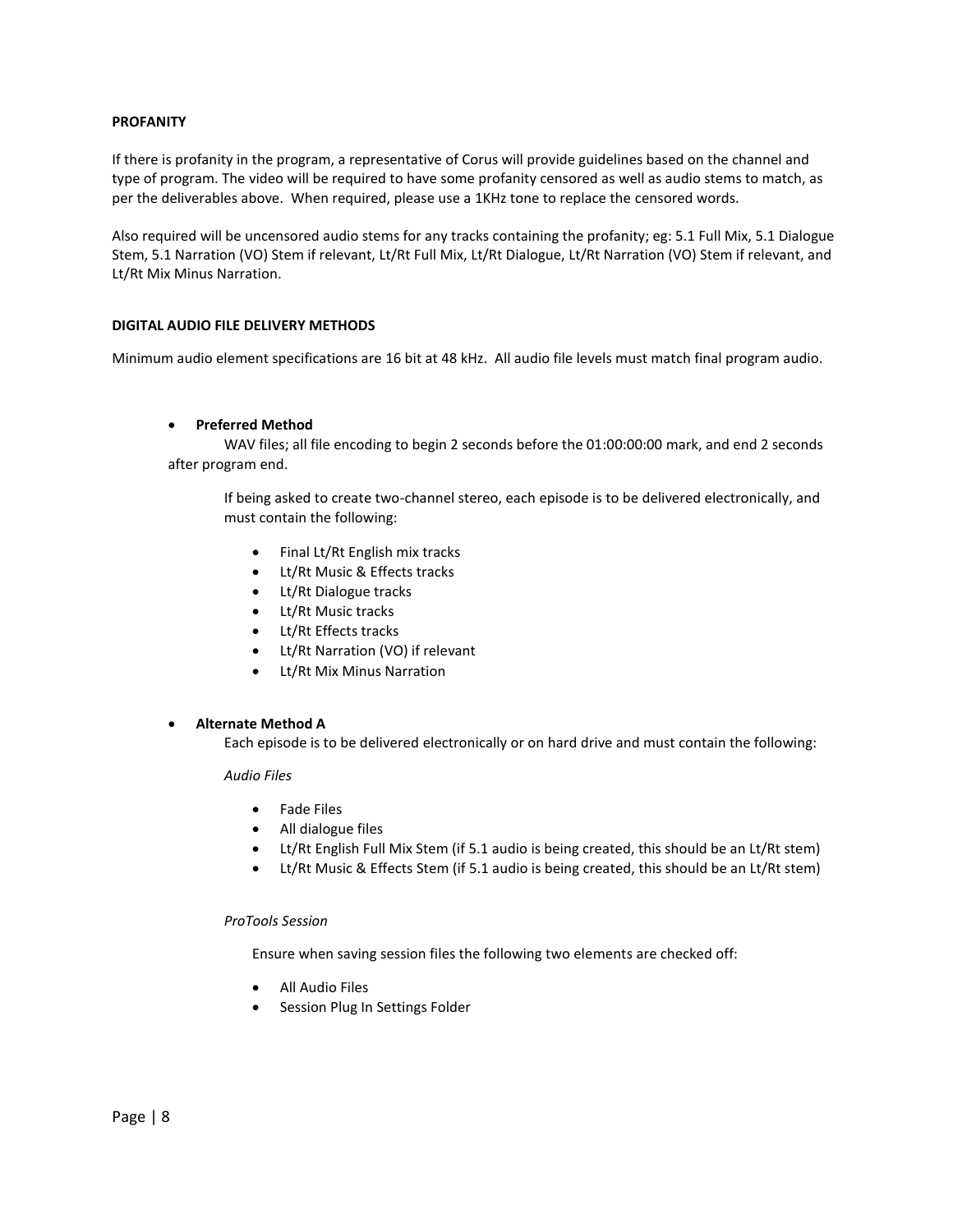## **7. PUBLICITY MATERIALS**

- <span id="page-10-0"></span> **Press Kit** – to include Cover Page, Overall Synopsis, Episodic Synopsis, Log Lines, Cast & Crew list, Biographies of principal cast & crew, any production notes, program concept. (Microsoft Word Doc)
- **Photography** at least 10 Gallery Images of principal cast delivered in a layered format in its original form (ie: Photoshop or Illustrator)

and 5 images per episode Hi Res Jpeg Images (min 300 dpi, 8 X 10).

- $\boxed{\times}$  **Artwork** any available cleared artwork as well as Hi Res logos delivered in a layered format in its original form (ie: Photoshop or Illustrator)
- **Episode List** or Running Order/ Air Order
- **EPK** –(Electronic Press Kit) if available
- **EX** Promo/ Trailer- any available cleared promo or trailer that has been created by producer or

Broadcaster – must be cleared for all use in all media.

- **EX** Graphics and Title package files relating to the opening and closing credits as well as any lower thirds or other onscreen graphics or titles. Delivered in their original form (ie: After Effects, Photoshop, or Illustrator)
- $\boxtimes$  **Press clippings** any available press clippings or articles
- **Technical Evaluation Report** as created by a distributor approved post facility
- **As Produced Scripts**. One (1) "as produced script" (in Microsoft Word Doc form), containing all final dialogue and scene descriptions of each program or episode(s). Each script shall be delivered no later than three (3) business days after delivery of the videotape master of which the script represents.
- **Credits**. A complete statement of credits to be accorded on screen in the main and end titles and in paid advertising along with a completed and approved billing block of such credits. Such statement shall be rendered in customary form (or as may otherwise be mutually agreed) and shall include the names of all persons to whom [PRODUCER] is contractually obligated to accord on-screen credit and/or credit in any paid advertising, publicity or exploitation together with name/likeness and any talent approvals applicable to the production. If there are changeable credits, a list of the changes for each program/episode must accompany the credit list.
- **Music Cue Sheets**. Please note program/episode title, producer, year of program or series, copyright owner (publisher/composer), music type, performing rights society, and running time for each composition used in the production including background, feature, instrumental and vocal usage.
- **Cast and Crew Lists**.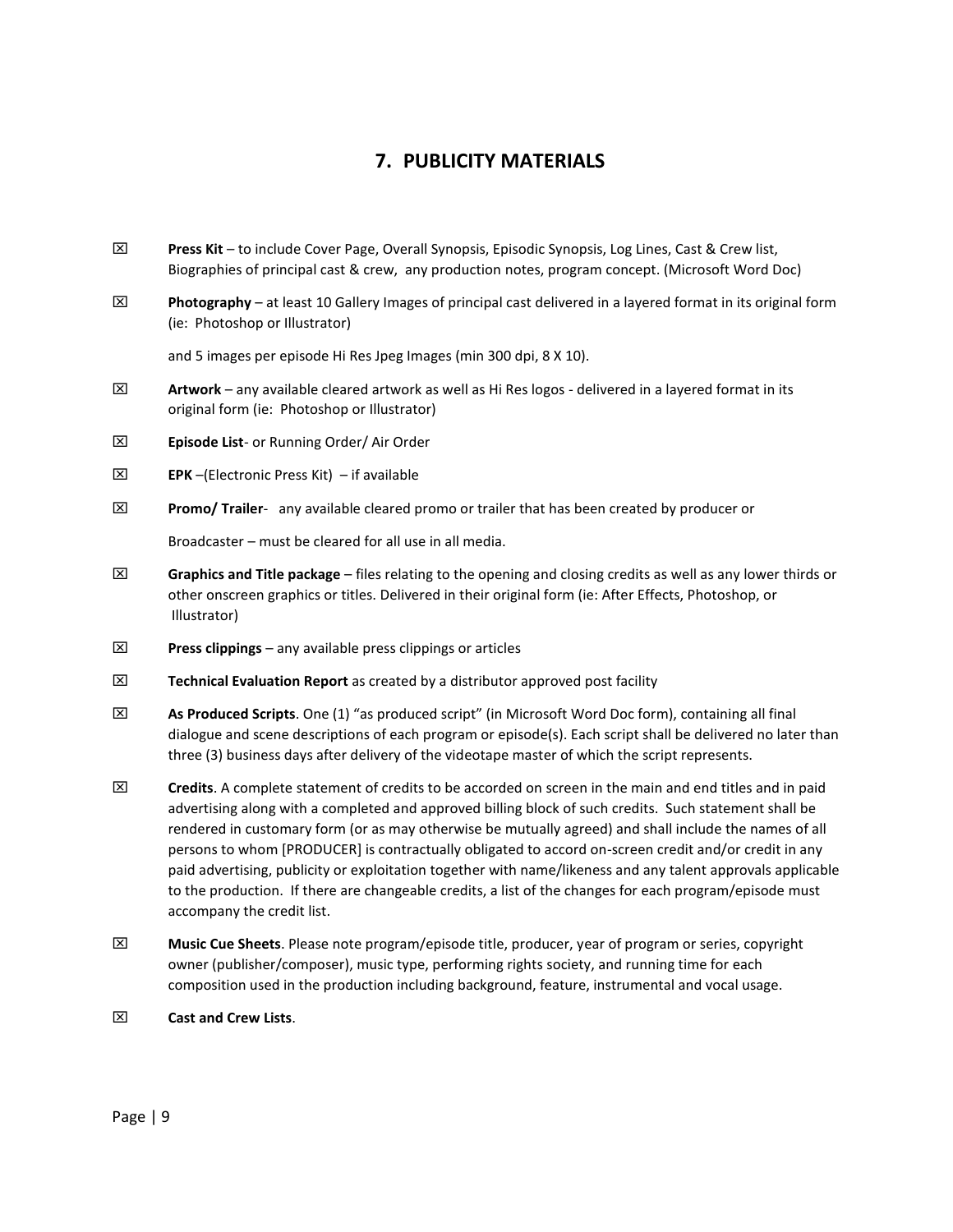## **8. CONTACT INFORMATION**

25 Dockside Drive Toronto, ON M4Y 2G9

<span id="page-11-0"></span>NELVANA AND CORUS STUDIOS FOR INTERNATIONAL DISTRIBUTION

CORUS COMMISSIONED - SPECIALTY AND CONVENTIONAL BROADCAST

DIRECTOR, PRODUCTION & POST SERVICES, STUDIO [Corus-MediaServices@corusent.com](mailto:Corus-MediaServices@corusent.com) [E-MAIL: glen.pollock@corusent.com](mailto:glen.pollock@corusent.com)

SENIOR MANAGER, POST PRODUCTION [SpecialtyOpsTeam@corusent.com](mailto:SpecialtyOpsTeam@corusent.com) [E-MAIL: vils.disanto@corusent.com](mailto:vils.disanto@corusent.com)

[E-MAIL: adam.stewart@corusent.com](mailto:adam.stewart@corusent.com) [COACG@corusent.com](mailto:COACG@corusent.com)

**GLEN POLLOCK Corus Media Services – Toronto**

**VILS M. DiSANTO Specialty Operations – Toronto**

**ADAM STEWART Conventional Broadcast** SUPERVISOR, DIGITAL ASSETS AND DELIVERY **Conventional Coordination Group – Calgary**

> **Conventional On-Air Supervisors – Calgary** [COAS@corusent.com](mailto:COAS@corusent.com)

Please notify [adam.stewart@corusent.com](mailto:adam.stewart@corusent.com) and [Corus-MediaServices@corusent.com](mailto:Corus-MediaServices@corusent.com) when uploading files for delivery. Publicity materials should also be sent to Adam Stewart.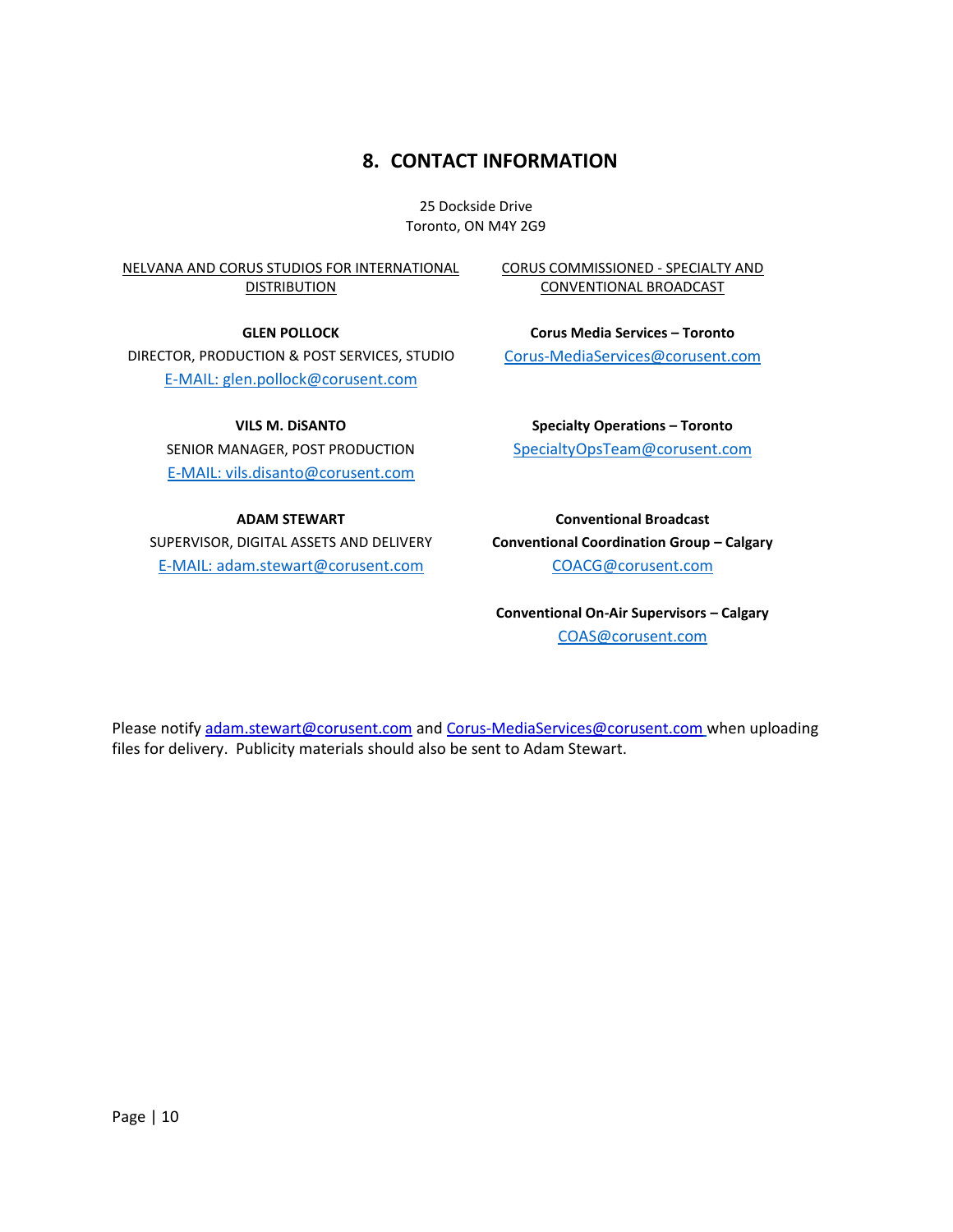## **9. APPENDICES**

- <span id="page-12-0"></span>1) [Corus Acceptable Camera List](https://assets.corusent.com/wp-content/uploads/2021/10/Corus-Acceptable-Camera-List-1.pdf)
- 2) [Closed Captioning Standards and Protocol](https://assets.corusent.com/wp-content/uploads/2021/10/Closed_Captioning_Standards_Protocol.pdf)
- 3) [ATSC A/85 Establishing and Maintaining Audio Loudness](https://assets.corusent.com/wp-content/uploads/2021/10/ATSC_A_85-Establishing_Maintaining_Audio_Loudness.pdf)
- 4) [ITU-R BS.1770-4 Audio Program Loudness](https://assets.corusent.com/wp-content/uploads/2021/10/ITUR_BS_1770_4_Audio_Program_Loudness_En.pdf)
- 5) End Credits/Logos Corus Production cut 23.976 Corus Production cut 29.97 [Corus\\_Production\\_cut\\_23.97\\_4K.mov](https://assets.corusent.com/wp-content/uploads/2021/10/Corus_Production_cut_23.97_4K.mov) Corus Production cut 29.97 4K.mov [Corus\\_Production\\_wipe\\_23.976](https://assets.corusent.com/wp-content/uploads/2021/10/Corus_Production_wipe_23.976.mov) [Corus\\_Production\\_wipe\\_29.97](https://assets.corusent.com/wp-content/uploads/2021/10/Corus_Production_wipe_29.97.mov) Corus Production wipe 23.976 4K.mov Corus Production wipe 29.97 4K.mov

[Corus\\_Studios\\_cut\\_23.976](https://assets.corusent.com/wp-content/uploads/2021/10/Corus_Studios_cut_23.976.mov) Corus Studios cut 29.97 [Corus\\_Studios\\_cut\\_23.976\\_4K.mov](https://assets.corusent.com/wp-content/uploads/2021/10/Corus_Studios_cut_23.976_4K.mov) Corus Studios cut 29.97 4K [Corus\\_Studios\\_wipe\\_23.976](https://assets.corusent.com/wp-content/uploads/2021/10/Corus_Studios_wipe_23.976.mov) [Corus\\_Studios\\_wipe\\_29.97](https://assets.corusent.com/wp-content/uploads/2021/10/Corus_Studios_wipe_29.97.mov) [Corus\\_Studios\\_wipe\\_23.976\\_4K.mov](https://assets.corusent.com/wp-content/uploads/2021/10/Corus_Studios_wipe_23.976_4K.mov) Corus Studios wipe 29.97 4K

```
Global_Horizontal_23.976
Global_Horizontal_29.97
Global Horizontal 23.976 4K.mov
Global Horizontal 29.97 4K.mov
Global_Vertical_23.976
Global Vertical 29.97
Global_Vertical_23.976_4K.mov
Global_Vertical_29.97_4K.mov
Global_23.976.mov
Global_23.976_4K.mov
Global_29.97.mov
Global_29.97_4K.mov
```